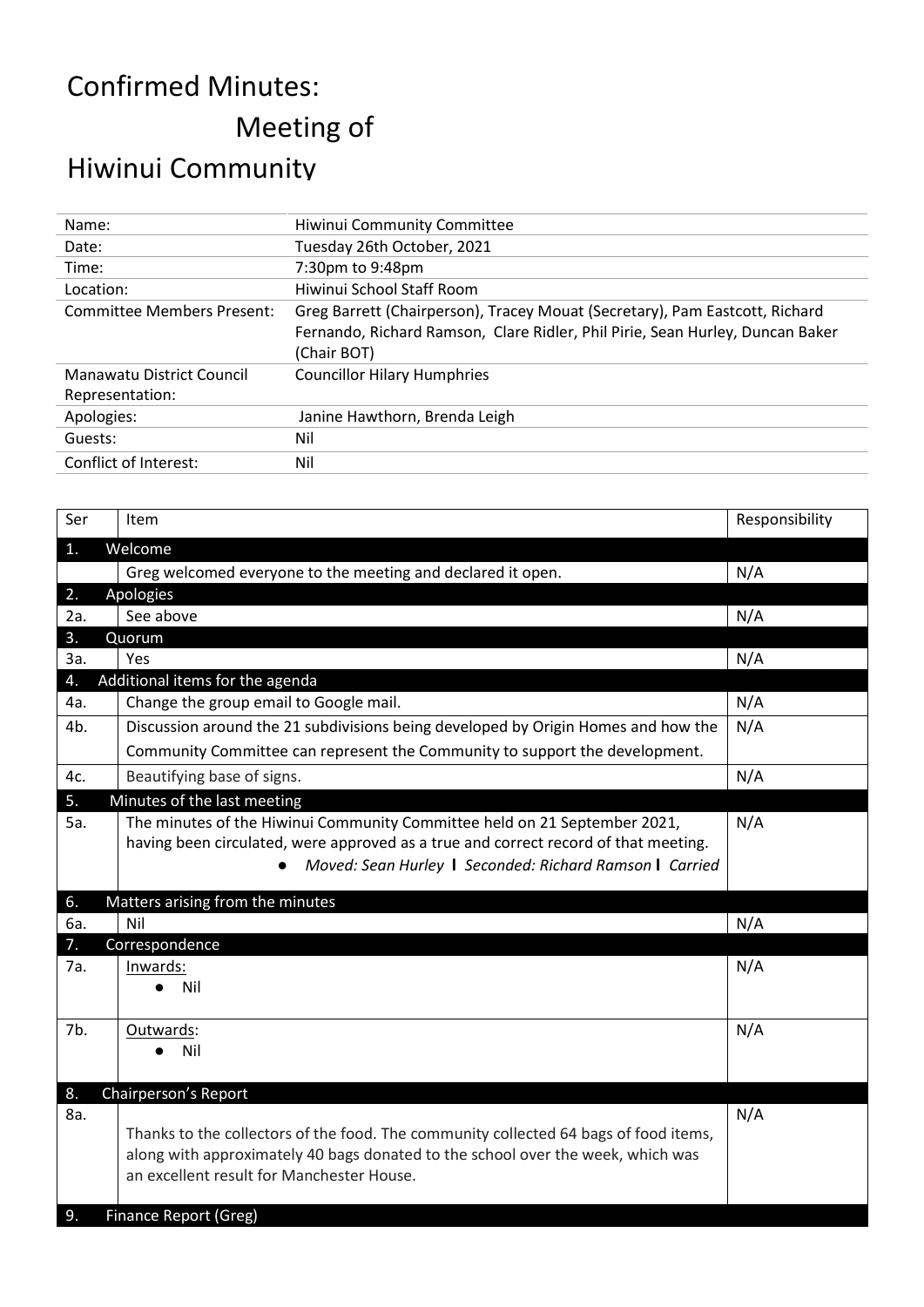| 9a.         | Our funds are confirmed as \$3,114.27.<br>A \$4,858.14 invoice for the Hiwinui Signs completion has been paid to Roadrunner.                                                                                                                                                                                                                                                                                                                                                                                                                                                                                                                                 | N/A                             |
|-------------|--------------------------------------------------------------------------------------------------------------------------------------------------------------------------------------------------------------------------------------------------------------------------------------------------------------------------------------------------------------------------------------------------------------------------------------------------------------------------------------------------------------------------------------------------------------------------------------------------------------------------------------------------------------|---------------------------------|
| 9b.         | Outstanding expenses are to reimburse Duncan Baker for drainage work.                                                                                                                                                                                                                                                                                                                                                                                                                                                                                                                                                                                        | Duncan                          |
|             |                                                                                                                                                                                                                                                                                                                                                                                                                                                                                                                                                                                                                                                              |                                 |
| 10.         | School in the Community (Brenda)                                                                                                                                                                                                                                                                                                                                                                                                                                                                                                                                                                                                                             | N/A                             |
| 10a.        | Many thanks to the wider Hiwinui Community for supporting our wonderfully<br>successful Manchester House Food Drive. We were extremely grateful to everyone<br>who got behind the school to make this such a great event.                                                                                                                                                                                                                                                                                                                                                                                                                                    |                                 |
| 10b.        | Lamb and Calf Day will be extremely different with only parents of those exhibiting<br>Lamb and Calves being in attendance on the day. While all students have been part<br>of creating their inside exhibits we are unable to have the classrooms open for<br>viewing but we hope to video each classroom and put the videos onto Seesaw for<br>families to view.                                                                                                                                                                                                                                                                                           | N/A                             |
| 10c.        | The students were extremely excited to see on their return to school the Mural had<br>been put up, even though due to the transportation of it - it requires extra work and<br>also the protective covering prior to the capping being put on the top.                                                                                                                                                                                                                                                                                                                                                                                                       | N/A                             |
| 10d.        | Changes are forever evolving at school with the many and varied directives coming,<br>often at the last minute, re our needs due to COVID. The biggest would have to be<br>around the Mandate that all workers in Education will need to have had their first<br>vaccination for COVID by the 15 <sup>th</sup> November. This is weighing heavily on teachers as<br>we are reliant on parent Volunteers' for our Camps which begin on the 15 <sup>th</sup><br>November. At this point we are unable to ask the parents for their status. This is<br>extremely challenging as Camps are not far away. Unvaccinated parents will not be<br>able to go to camp. | N/A                             |
| 10e.        | At level 2 our End of Year activities - Prize Giving and Special Days need to be re-<br>thought.                                                                                                                                                                                                                                                                                                                                                                                                                                                                                                                                                             | N/A                             |
| 11.         | Hiwinui Planting Project (Richard R)                                                                                                                                                                                                                                                                                                                                                                                                                                                                                                                                                                                                                         |                                 |
| 11a.        | The weeds have got away, so Richard has been weed-eating, and Dave Stewart has<br>been re-spraying the area. The working bee has been confirmed as Sat 20th Nov,<br>9am start. The Committee will fund/coord a BBQ and juice refreshments. We also<br>need additional plants for the gaps left when plants were stolen - Richard will try to<br>source more plants. Tracey will promote on Facebook page/emails.                                                                                                                                                                                                                                             | Richard R. /<br>Brenda / Tracey |
| 12.<br>12a. | <b>Communications (Tracey)</b><br>Focussed on promotion of the Manchester House food drive. Future comms will<br>focus on the Working Bee on 20 Nov 21.                                                                                                                                                                                                                                                                                                                                                                                                                                                                                                      | Tracey                          |
| 13.         | <b>Welcome Signs (Richard R)</b>                                                                                                                                                                                                                                                                                                                                                                                                                                                                                                                                                                                                                             |                                 |
| 13a.        | The Committee unanimously agreed that this item can be closed and removed from<br>the Agenda.                                                                                                                                                                                                                                                                                                                                                                                                                                                                                                                                                                | N/A                             |
| 13b.        | The Committee agreed to design a 'Certificate of Appreciation' and Hiwinui Thank<br>You cards that can be presented to community members/businesses who assist the<br>community.                                                                                                                                                                                                                                                                                                                                                                                                                                                                             | Richard F.                      |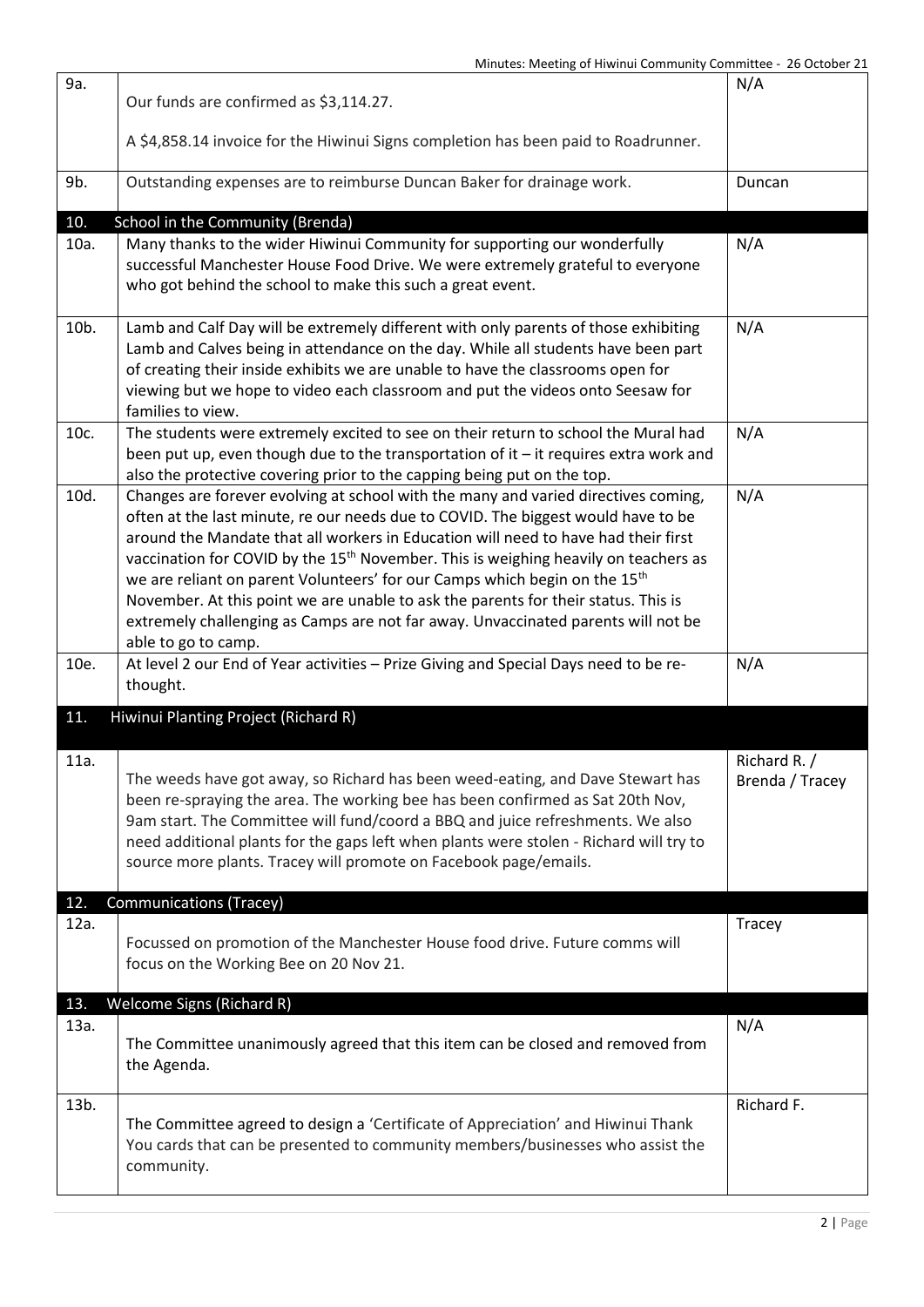Minutes: Meeting of Hiwinui Community Committee - 26 October 21

| 14.  | Local Roading Update (Greg/Hilary)                                                                                                                                                                                                                                                                                                                                                                                          |                                      |
|------|-----------------------------------------------------------------------------------------------------------------------------------------------------------------------------------------------------------------------------------------------------------------------------------------------------------------------------------------------------------------------------------------------------------------------------|--------------------------------------|
| 14a. | Hilary will follow up with PNCC re: Kelvin Grove Road '5 dips' roading upgrade<br>timeframe.                                                                                                                                                                                                                                                                                                                                | Hilary                               |
|      | 15. MDC update                                                                                                                                                                                                                                                                                                                                                                                                              |                                      |
| 15a. | MDC is expecting feedback RE: 3 waters tomorrow from central government.                                                                                                                                                                                                                                                                                                                                                    | N/A                                  |
| 15b. | MDC is meeting to restrike the rates - these will come down slightly as a result.                                                                                                                                                                                                                                                                                                                                           | N/A                                  |
|      | 16. Community Response and Recovery Plan (Richard F)                                                                                                                                                                                                                                                                                                                                                                        |                                      |
| 16a. | Richard F has created a shared Google Doc that Committee Members have access to.<br>Richard has populated this with the limited community responses received.                                                                                                                                                                                                                                                               | Richard F                            |
| 16b. | Generator. Rob from AlpDowns visited the school to review the generator size<br>required. A 60-80kVA would be suitable, depending on the power load. The school<br>has forwarded some power bills for review, and are awaiting Rob's reply. Once<br>details are confirmed, approval will be sought from the Board of Trustees. Funding<br>would be requested from the May 2022 funding round with the Central Energy Trust. | Tracey/ Richard R                    |
| 16с. | This agenda item will be separated into two - Neighbourhood Support and<br>Community Response and Recovery. Aly (MDC) could support Neighbourhood<br>Support activities, but an understanding of what the Community requires would be<br>needed.                                                                                                                                                                            | Tracey                               |
|      | 17. Discussion: Activity/Event early 2022                                                                                                                                                                                                                                                                                                                                                                                   |                                      |
| 17a. | The general format from 2021 worked well - BBQ, bands, lolly scramble, bouncy<br>castle, coffee cart, ice creams, stalls (Neighbourhood Support etc). Suitable date for<br>this - Tracey to talk to Brenda. Social event for the whole community.                                                                                                                                                                           | Tracey / Brenda /<br>Richard F/ Greg |
| 17b. | Review of the Hiwinui Community Plan. To occur early 2022. Tracey to talk to Janine.<br>To be held several weeks after the 'Sounds of Summer event (promoted at this<br>event). To include a focus on the MDC District Plan which would have been released.                                                                                                                                                                 | Tracey/ Greg                         |
| 17c. | Mid-year AGM - to incorporate MDC attendance (meet the candidates for MDC<br>elections).                                                                                                                                                                                                                                                                                                                                    | Greg                                 |
|      | 18. General Business                                                                                                                                                                                                                                                                                                                                                                                                        | $\mathsf{R}$                         |
| 18a. | Signs/Beautification of area. Large rocks, a mulch, and some small grasses at the<br>front. At the back, TBC, let the sign area develop and see if something is needed                                                                                                                                                                                                                                                      | Richard R / Phil /<br>Duncan         |
| 18b. | Origin Homes. Phil will discuss with Lyndon (Origin Homes). Key points for discussion<br>are pathways to connect the subdivision with the school; roading in the area, and if<br>there is consideration for green spaces within the subdivision. Add to agenda.                                                                                                                                                             | Phil / Tracey                        |